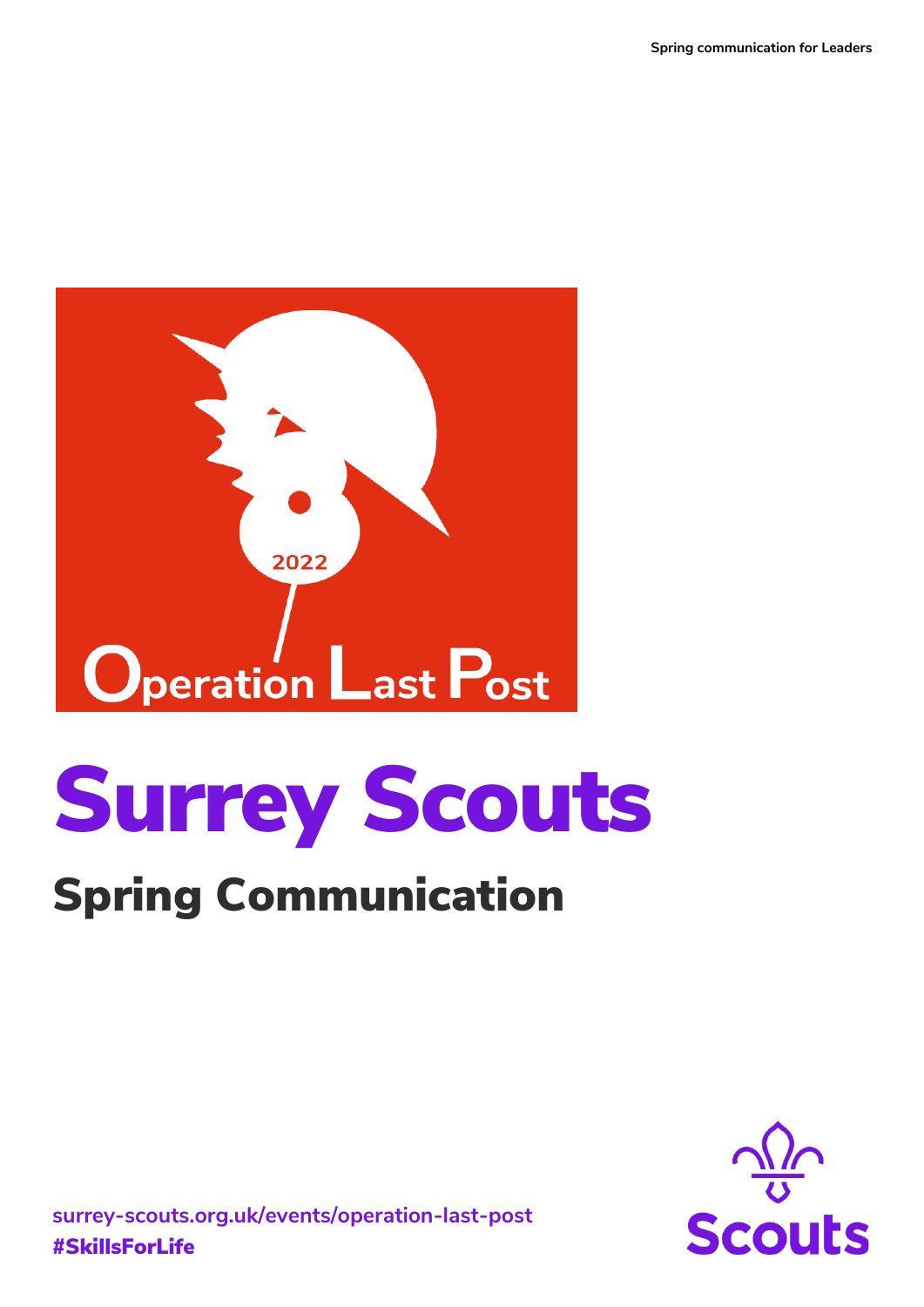## **Contents**

| <b>Foreword</b>                                | 5              |
|------------------------------------------------|----------------|
| <b>Spring Communication</b>                    | 6              |
| Hello!                                         | 6              |
| <b>Briefing evening</b>                        | 6              |
| Dorking                                        | 6              |
| Woking                                         | 6              |
| Itinerary & Programme                          | $\overline{7}$ |
| <b>OLP</b> branded apparel                     | $\overline{7}$ |
| T-Shirts                                       | $\overline{7}$ |
| Scarves and badges                             | $\overline{7}$ |
| <b>Kit List</b>                                | 8              |
| Preparing for hot weather                      | 8              |
| Tips and tricks                                | 8              |
| Medication                                     | 9              |
| Pocket money                                   | 9              |
| Mobile phones<br>Alcohol and Smoking           | 9<br>9         |
| Remembrance                                    | 10             |
| The Last Post                                  | 10             |
| Unit dates                                     | 10             |
| County dates                                   | 10             |
| Useful Information                             | 10             |
| Paperwork                                      | 11             |
| Entry requirements                             | 11             |
| <b>DBS</b>                                     | 11             |
| Insurance                                      | 11             |
| In touch                                       | 11             |
| Follow us                                      | 11             |
| <b>Unit Home Contact Details</b>               | 12             |
| <b>Information sheet for Home Contacts</b>     | 13             |
| <b>Information sheet for parents/Guardians</b> | 14             |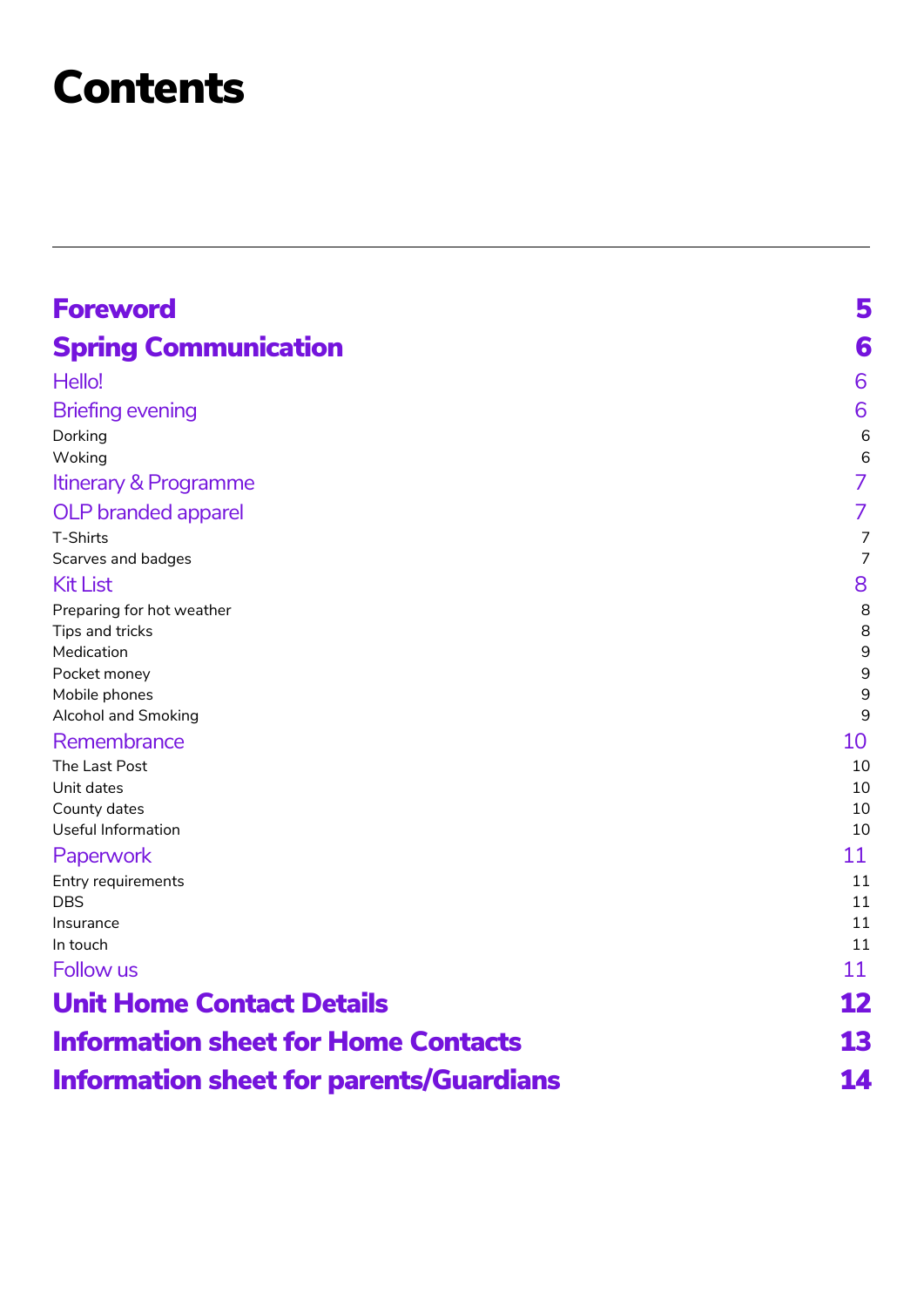## <span id="page-2-0"></span>Foreword

Sidney Lewis, enlisted with the East Surrey Regiment in August 1915, five months after his 12th birthday! After his basic training in the UK, he served in the 106th Machine Gun Company. By the age of 13 he had fought in the battle of Delville Wood, part of the overall battle of the Somme in 1916.

It wasn't long before he was ordered home to his mother, in South London, after she told officials he was too young to fight and should be sent back home.

A telegram, sent from the officer in charge of records at the Machine Gun Corps on 24th of August 1916, where Private Sidney Lewis had been transferred read: "Madam, your application on behalf of your son, and birth certificate, have been forwarded here by the War Office and I have to inform you that action has been taken and the lad will be discharged with all possible speed."

Sidney Lewis's mature appearance may have fooled the recruiting Sergeant when he enlisted, the lad was tall and heavily built for his age, or perhaps the recruiters just turned a convenient 'blind eye'.

Sidney Lewis re-enlisted in 1918 and served with the British forces in the occupation of Austria-Hungary. After the end of the First World War, he joined the Metropolitan Police in Kingston-Upon-Thames, and later served in a bomb disposal unit during the Second World War. He died in 1969.

Private Sidney Lewis would be the youngest ever British soldier to fight in the First World War.

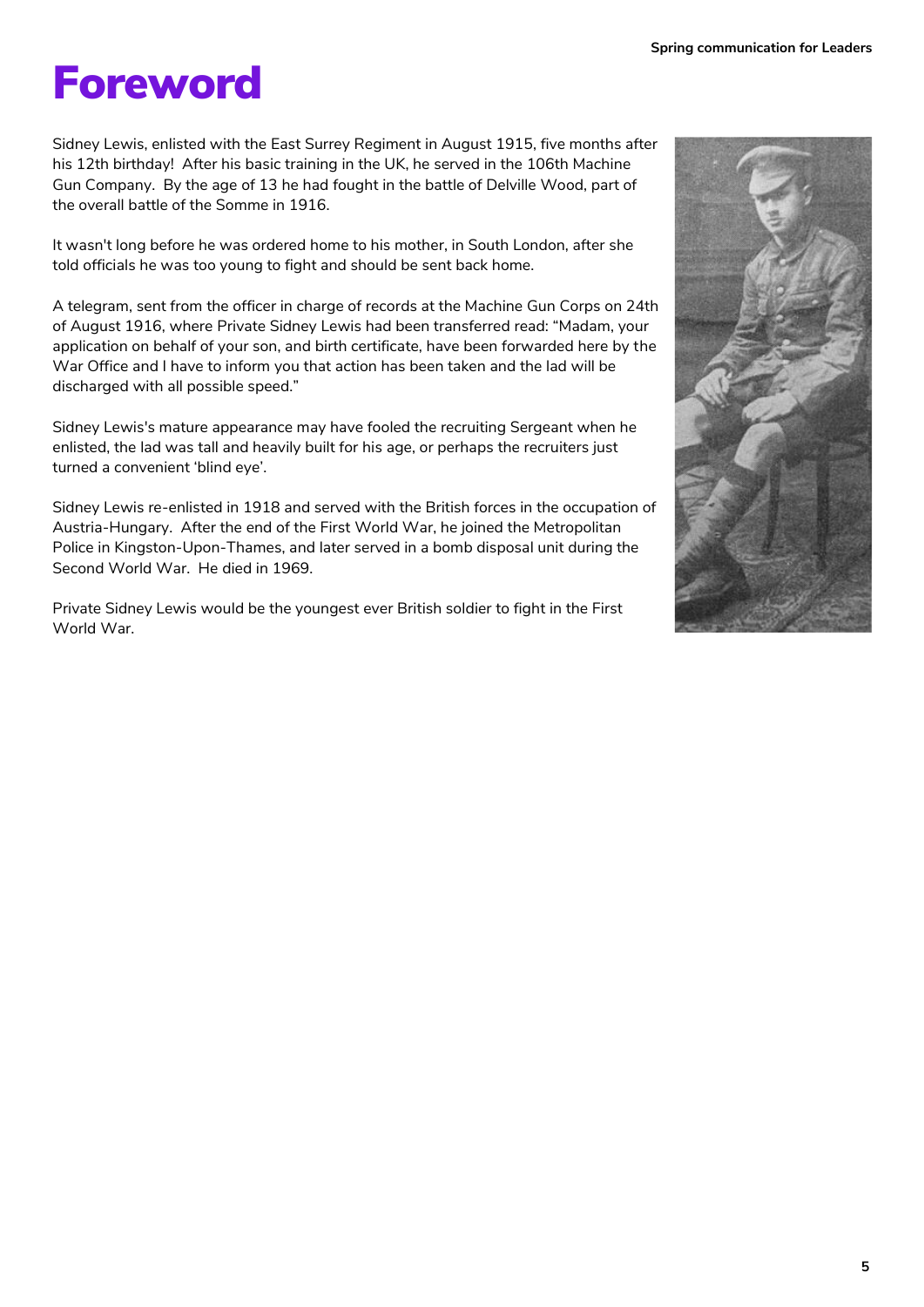## <span id="page-3-0"></span>Spring Communication

#### <span id="page-3-1"></span>Hello!

We hope you are all well, keeping safe and looking forward to joining us for Operation Last Post.

Since we embarked upon planning this County Camp there have been many world challenges. Some have had an impact on the trip. This Spring 2022 update highlights the key changes that you need to be aware of as well as providing more specific information that we now have. We are all confident that this will be a fully packed memorable experience!

Please read the enclosed details carefully there are actions we need you to complete for your unit:

- Return your Unit's clothing form request by 10th June 2022 see the 'OLP branded apparel section
- Advertise your Operation Last Post briefing evening to your unit (Either Dorking or Woking)
- Return your Unit Home Contact details by 31st July 2022 see the 'In-Touch' section
- Issue 'Information sheet for Home Contacts'
- Ensure they have a list of your Units participants and their contact details
- Issue 'Information sheet for Parents/Guardians' to your participants parents/guardians
- Advertise the Last Post at Brookwood Military Cemetery
- Check you have lightweight tents and your unit flag for the trip (you will need flag bearers)

Yours in Scouting

Andy Dolan OLP Leader

#### <span id="page-3-2"></span>Briefing evening

The purpose of the briefing evenings is to give every Scout, Leader, and parent / guardian an insight into why the First World War started, and why in particular we are making this expedition to Ypres. We will also be joined by the Chairperson of the Brookwood Last Post Association who will give background on the deep link between Ypres and Surrey and how we still to this day remember the fallen.

We have arranged two briefing evenings, the first in Dorking and the second in Woking. Our deepest thanks to 5th Dorking and 1st Knaphill for allowing us to use their venues. We've assumed that units will take advantage of the briefing evening closest to their unit's venue. But if you would like to use the alternative date, please let us know. The core team will be on hand to recap on transport, accommodation, activities, and kit required as well as answer any of your questions. The official UK Scout Scarf for the trip will be handed out to participants along with their UK Uniform badge.

## <span id="page-3-3"></span>**Dorking**

- Venue: The Follett Hall at Dorking URC [https://maps.app.goo.gl/ZHuoYSAqQk6XNbXm7,](https://maps.app.goo.gl/ZHuoYSAqQk6XNbXm7) the building is on the right as you enter church driveway
- Parking: West Street car park [https://maps.app.goo.gl/2vbKAXBmM5wE64DD6,](https://maps.app.goo.gl/2vbKAXBmM5wE64DD6) please note, the Church car park is for blue badge holders only
- Date: 5th July 2022
- Time: 20:00

## <span id="page-3-4"></span>**Woking**

- Venue: 1st Knaphill <https://goo.gl/maps/J52fdbMZjViXpa9G6>
- Parking: on site
- Date: 22nd July 2022
- Time: 19:30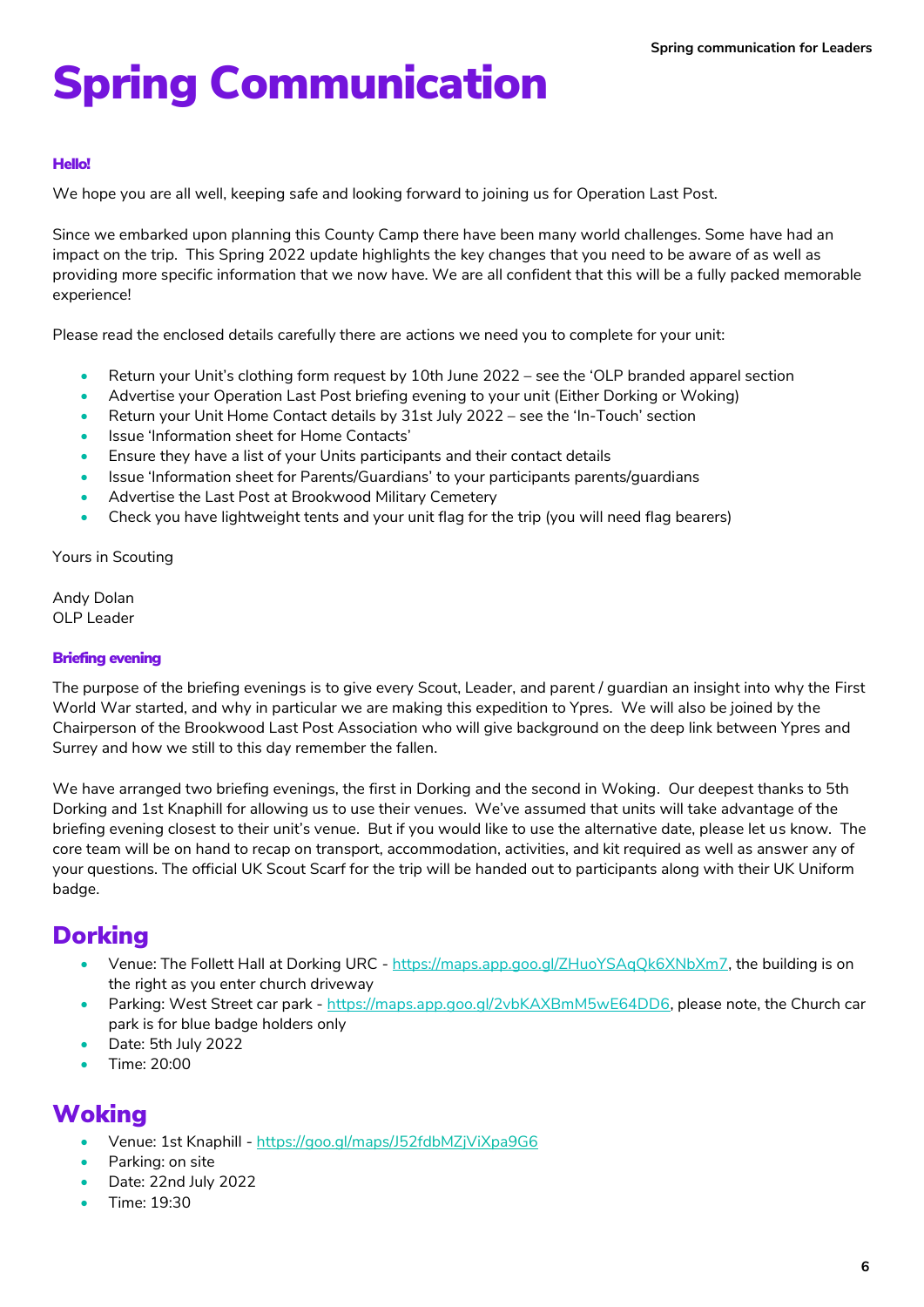#### <span id="page-4-0"></span>Itinerary & Programme

Following recent problems with Channel Crossings our Coach company is currently unable to book a crossing with Euro Tunnel. As a fallback position, this week we secured a crossing with Irish Ferries, between Dover and Calais. Using a Ferry crossing takes a little more time and has a slightly longer drive to Dover, therefore we have a new estimated departure time on **Sunday 28th August 2022 at 05:30** and a new estimated return on **Tuesday 30th August 2022 at 20:30**. We are working hard to minimise the impact of these changes on the program.

#### <span id="page-4-1"></span>OLP branded apparel

All participants of the Operation Last Post trip will be given (to bring and wear on the trip) a t-shirt, UK scout scarf as well as a Union Jack Uniform badge, to sow on to their uniform. Originally, we had intended to provide a baseball cap style hat to each participant as well however due to cost increases generally in the last few months we have taken the decision to not provide hats for the time being. We hope you are understanding.

## <span id="page-4-2"></span>T-Shirts

To order the T-Shirts please complete and email the form at the end of this document. Please check your form carefully. T shirts will be ordered and posted directly to the unit contact on the form from the warehouse. We intend to have the t-shirts with you before the end of the Summer Term for ease of distribution. To achieve this, we must have completed forms back by Friday 10th June to **bookings@operationlastpost.org.uk.** When you receive your order, please ensure that Operation Last Post T-Shirts are labelled with name and unit as a minimum.

### <span id="page-4-3"></span>Scarves and badges

Scarves and badges will be handed out at the information evening latter this term.

**Scout uniform should be worn on our outbound and return journeys as well as the Last Post Ceremony under the Menin Gate on the Monday night**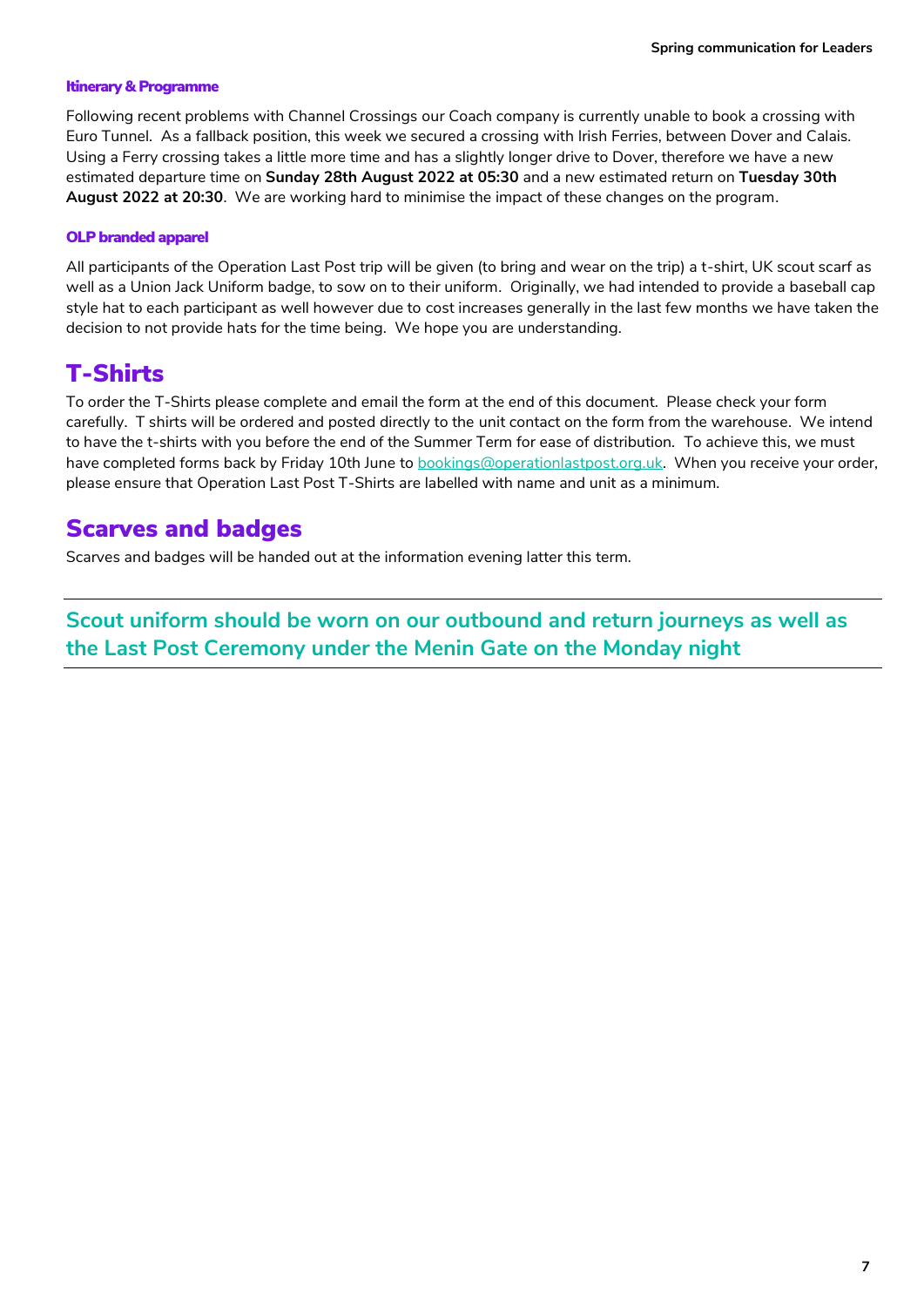#### <span id="page-5-0"></span>Kit List

Participant's luggage is restricted to:

- Holdall or rucksack (e.g., 50 70 litres) this will be loaded into the coach hold for the duration of the journey
- Daypack (e.g., 25 litres) to hold items for the journey and for the daily excursions

The coach hold space is limited, and each coach is at passenger capacity. Bags that exceed this allowance may be left behind. All bags will be tagged with OLP identity labels which will be provided at the departure point. As we are camping, light weight good basic camping and suitable walking equipment is key.

## **Please label all bags, clothing, OLP T-shirts, scarves, and medication**

#### **On person / packed in Day Bag**

Passport EHIC/GHIC Proof of Covid vaccination / test certificate Named refillable drinks bottle Pocket money (Euros and GBP) Head torch, with charged batteries Watch Antibacterial hand gel Medication (e.g., for travel sickness etc) Personal First Aid kit (e.g., bug spray, sun cream)

#### **Footwear**

Clean dark trainers or school shoes Spare, clean dark trainers or school shoes

#### **Outerwear**

Scout Uniform OLP Scarf with woggle (or a friendship knot) Poppy (pack second Poppy as spare) Sun hat Sunglasses (optional) Waterproof coat Waterproof trousers Face covering

### **Packed In Kit Bag/Holdall**

#### **Personal kit**

Personal wash kit (toothbrush and paste, shower gel/soap, sanitary products as applicable) Hankies/tissues Micro-fibre towel Plastic bags or sacks for dirty washing/boots X 2

#### **Clothes**

T-shirts **Shorts Trousers** Underwear Socks, including hiking socks Warm jumper or fleece Coat hanger

#### **Sleepwear**

Tent Roll mat Sleeping bag (e.g., 2 season) Lightweight pillow (optional) Nightwear

#### **Miscellaneous**

Camera (optional), with charged power bank Book or quiet game Pen/pencil and notepad

## <span id="page-5-1"></span>Preparing for hot weather

- Sun safe Remember the rules of sun safety: *slip* on a top, *slop* on some sun cream and *slap* on a hat.
- Hydrate, to prevent against dehydration, make sure you bring a water bottle and drink water regularly.
- Insects Use insect repellent to stop bites from mosquitos and midges.

## <span id="page-5-2"></span>Tips and tricks

- Surrey Scouts / The Scout Association cannot accept responsibility for loss or damage to any personal effects and the Scout Association does not provide automatic insurance for such items.
- All clothing must be clearly marked with the participant's name, before packing
- Do not attach anything on to the outside of your holdall/rucksack or day pack, as it will get snagged on something and fall off.
- It is an innovative idea to put a bin bag in your rucksack first and then put all your kit in that to keep it dry.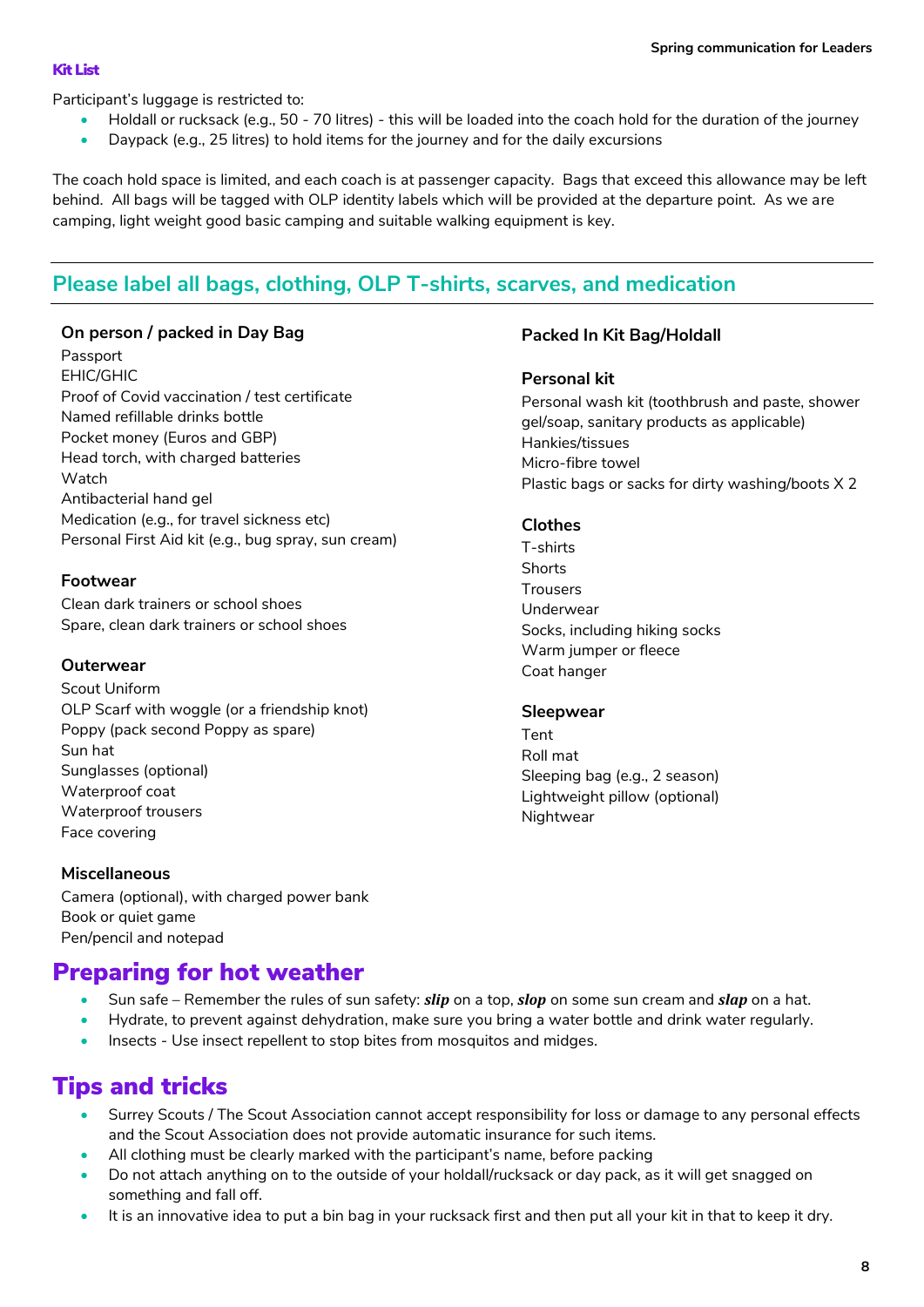## <span id="page-6-0"></span>**Medication**

If the participant has a requirement to take any medicines, the bottle(s), tube(s), or other items should be clearly labelled with their name and the exact dosages / instructions in a named sealed bag. The Core Team should be informed beforehand via the Participant Information, Permission & Health Form.

## <span id="page-6-1"></span>Pocket money

There will be opportunities to use spending money on the Channel crossing/ passenger terminal and in the centre of Bruges and Ypres, we suggest €10 - €20 spending money will be sufficient. It will be the responsibility of the Scout to look after this money, the Scout Association take no responsibility if it is lost. We will not be able to provide a camp bank, so you will need to obtain your currency in the UK. The monetary unit for both Belgium and France, is the Euro and the current exchange rate is in the region of €1.15 to the GBP. Credit / debit cards are accepted, but it is suggested to take a mixture of Euro and GBP with you.

## <span id="page-6-2"></span>Mobile phones

At their own risk, participants can bring mobile phones, so that they can be used to record the expedition activities through photos or video. However, they must not be a distraction around monuments, places of interest and during ceremonies. We will be following the Scout Associations In-Touch system through which communication has been defined between the expedition and those in the UK.

Although charge points will be available in the Fourage at Merkenveld, they will be limited in number so we will not be able to charge everyone's phone and camera batteries. Equipment being charged at the Fourage are left at the owner's risk,

There will not be any available Wi-Fi in the areas we are visiting or at Merkenveld. However, if the mobile will have a data connection, if these apps are downloaded in advance, you might find these useful over the weekend:

- Last Post Association
- Commonwealth War Graves Commission
- I-leper

## <span id="page-6-3"></span>Alcohol and Smoking

The Scout Association has a key policy which requires Scouting to be provided in a safe manner without risk to health, as far as is reasonably practicable. As such we will follow the policy set out in the Green Card https://www.scouts.org.uk/volunteers/staying-safe-and-safeguarding/safe-scouting-cards/scouting-and-alcohol.

While it is understood that adult participants have the right to smoke, Scouting is about developing young people, including their health and welfare, therefore smoking, or vaping in front of Scouts of any age should be avoided whenever possible. Smoking on board coaches is not permitted, nor is within the buildings or forest at Merkenveld.

**Any items required during the coach journey must be in your hand luggage, which includes Passport, snacks, drinks. The main luggage compartments will remain closed until we arrive in Merkenveld.**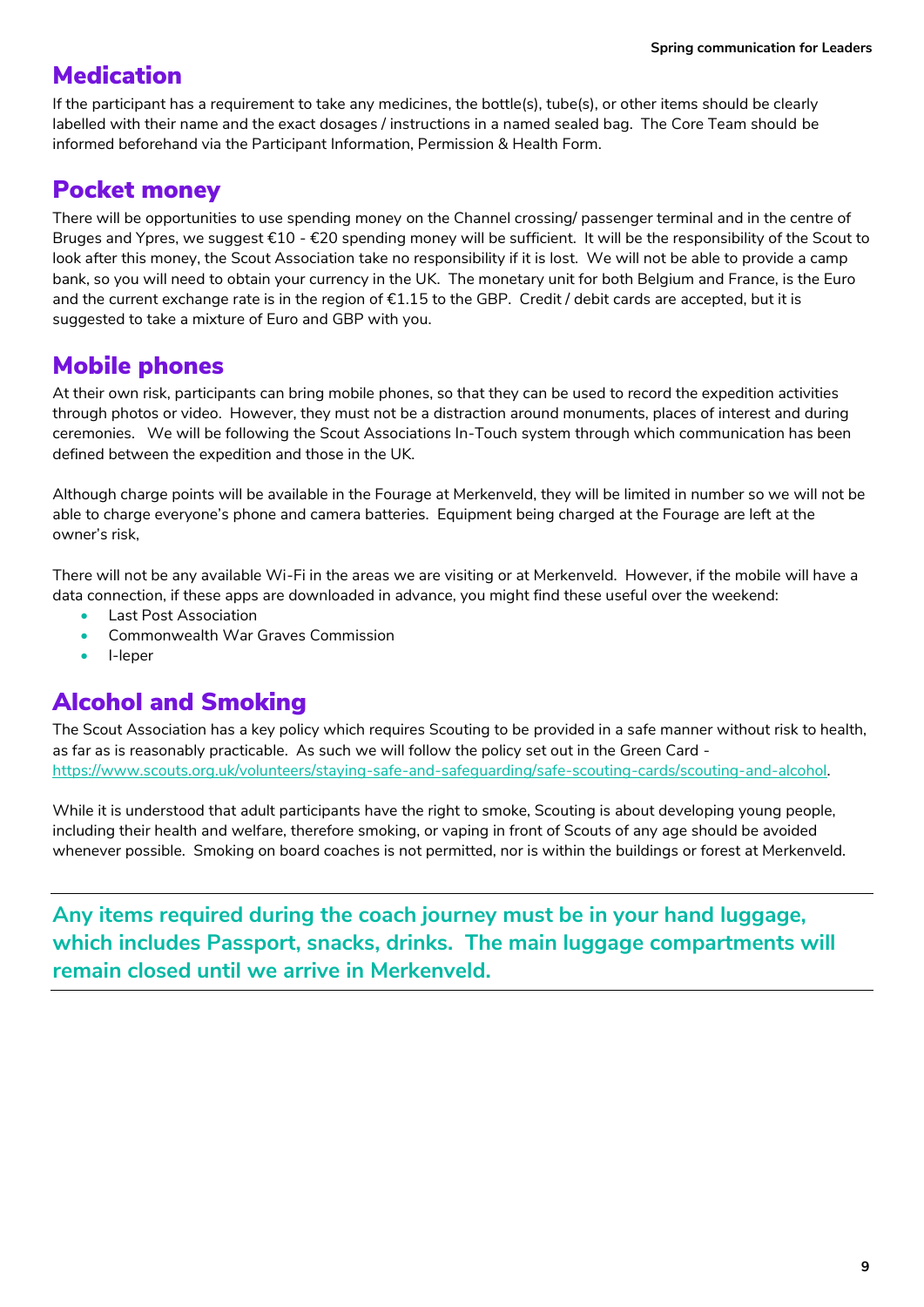#### <span id="page-7-0"></span>**Remembrance**

## <span id="page-7-1"></span>The Last Post

The Last Post ceremony takes place every evening at 20:00h under the Menin Gate, one of the four memorials to the missing in Belgian Flanders. The ceremony is a homage for the eleven million military personnel that lost their lives. This tradition started on 1st July 1928 and has continued uninterrupted until during the Second World War, when Ypres fell into German hands, on 20th May 1940. At this point, the ceremony was transferred to Brookwood Military Cemetery in Surrey until 6th December 1944 when Polish forces liberated Ypres.

To this day, The Brookwood Last Post Association [\(https://brookwoodlastpost.org\)](https://brookwoodlastpost.org/) continue the ceremony on the first Sunday of each month at 15:00h at the RAF memorial within Brookwood Military Cemetery. The ceremonies leading up to OLP are 5th June, 3rd July and 7th August 2022.

## <span id="page-7-2"></span>Unit dates

We would encourage all units attending OLP to attend at least one of the monthly 15:00h Last Post before we depart. We recommend forming at the RAF memorial at 14:45, to be ready for the ceremony that starts at 15:00.

There are also two pre-bookable activities that units can take advantage of. The first is a guided tour of Brookwood Military Cemetery, which can be arranged through Commonwealth War Graves Commission (CWGC). Many units have done so, and it comes highly recommended. The second is the use of the Trench Experience campsite that is located immediately behind the RAF memorial within the Cemetery itself.

### **For booking the campsite, please contact John.pain@OperationLastPost.org.uk**

## <span id="page-7-3"></span>County dates

Next year is the 82nd anniversary of The Brookwood Last Post. To commemorate this, we would like to invite all OLP Participants, to join Surrey Scouts in attending the 15:00h Last Post Ceremony at Brookwood Military Cemetery on Sunday 6th November 2022.

All Scouts are required to wear their smartest uniform and OLP scarf, Scout or smart trousers, and poppy.

Participants form into their units on the Cemetery side of Brookwood Station for 14:30, where they will be briefed how to parade / walk, and the flag-bearers will be coached by members of the Royal British Legion. The Scouts will parade down to the RAF memorial at 14:45 and the ceremony will start at 15:00.

## <span id="page-7-4"></span>Useful Information

Free Parking is available in several small car parks within the cemetery and on the wider road, please do not drive off the roads onto adjoining areas and keep to the 10mph speed limit. There is also ample (chargeable) parking at Brookwood railway station.

After you park up, walk into the main entrance of the station, down the steps to the underpass and up the other side, through the exit and then you will be in the cemetery. On the conclusion of the ceremonies (around 15:30) everyone is invited to join us for refreshments at the Trench Experience situated behind the RAF memorial.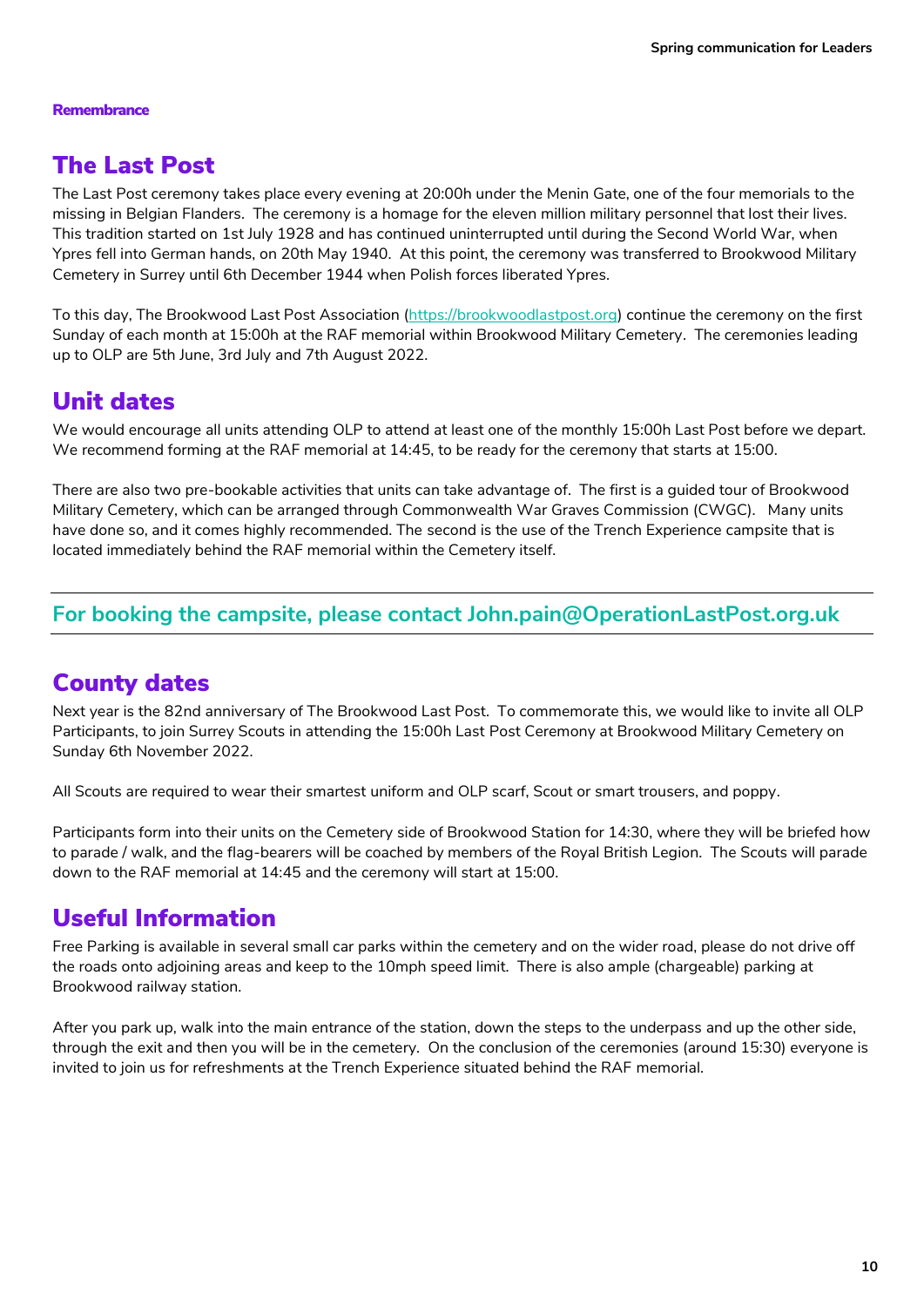## <span id="page-8-1"></span><span id="page-8-0"></span>Entry requirements

Under the readiness level as set out by The Scout Association, visits aboard may resume, but must follow Foreign, Commonwealth & Development Office (FCDO) travel advice and manage the transmission of COVID and ensuring that the trips are safe and accessible.

As part of entering both France and Belgium, and returning, participants will need to comply with Passport, Visa and Covid entry requirements. These requirements can be found below, which is updated frequently. Please signup to get email alerts or subscribe to the feed, to ensure your participants in your unit comply with the entry requirements.

- France:<https://www.gov.uk/foreign-travel-advice/france/entry-requirements>
- Belgium:<https://www.gov.uk/foreign-travel-advice/belgium/entry-requirements>

**In addition, participants will need to comply with the entry requirements of the CWGC Experience visitor centre, where face masks are currently required**

## <span id="page-8-2"></span>DBS

We will be validating that all adult participants DBS status – please ensure that your DBS has not expired.

### <span id="page-8-3"></span>**Insurance**

Travel Insurance for the expedition will be arranged through Scout Insurance Services (Unity). A policy summary is available online at [https://www.unityinsuranceservices.co.uk/scout-insurance/travel.](https://www.unityinsuranceservices.co.uk/scout-insurance/travel) If you need to understand specific policy details, then please contact Unity on 0345 040 7702 or [info@unityins.co.uk,](mailto:info@unityins.co.uk) quoting policy STRV\000004814.

## <span id="page-8-4"></span>In touch

We will be appointing a County Home Contact for OLP, which the Core who will act at the bridge for communications whilst we are abroad between the Core Team and those in the UK. The Home Contact will only be utilised in the event of the core team needing to contact home or visa-versa.

Each unit will also need to appoint a primary and secondary Home Contact, who will form part of the bridge between the County Home Contact and participants parent's/guardians. Please note the contact must not be related or emotionally involved with any member of the unit on OLP, and available for the duration of OLP (Sunday 27th August – Tuesday 30th August 2022).

For the system to run smoothly we need your help:

- Please complete the Unit Home Contact details and return to [bookings@operationlastpost.org.uk](mailto:bookings@operationlastpost.org.uk) by 31st July 2022 at the latest
- Provide the 'Information sheet for Home Contacts' to your Unit Home Contacts and ensure they have a list of your Units participants and their contact details
- Provide the 'Information sheet for Parents/Guardians' to your participants parents/guardians

#### <span id="page-8-5"></span>Follow us

**Follow our Facebook and Twitter feeds for activity and status updates [www.facebook.com/surreyscouts](http://www.facebook.com/surreyscouts) [www.twitter.com/surreyscouts](http://www.twitter.com/surreyscouts)**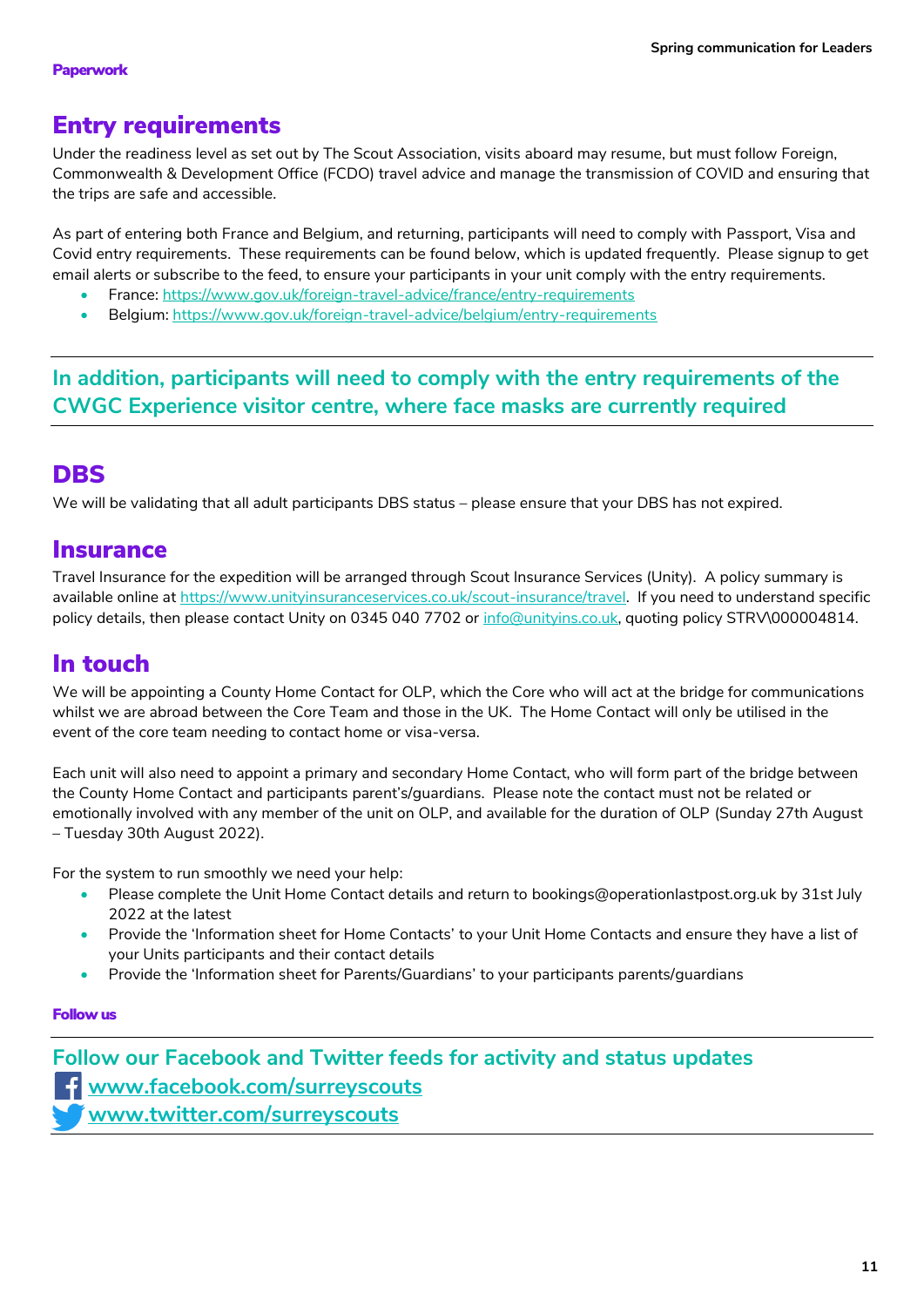## <span id="page-9-0"></span>Unit Home Contact Details

Please return to: **[bookings@operationlastpost.org.uk](mailto:bookings@operationlastpost.org.uk)** by 31<sup>st</sup> July 2022.,

#### **Unit**

| Name of Unit |  |
|--------------|--|
|              |  |
|              |  |
|              |  |

#### **Unit Primary Home Contact**

| <b>Name</b>                   |  |
|-------------------------------|--|
| <b>Address</b>                |  |
|                               |  |
|                               |  |
| <b>Primary Contact Number</b> |  |
| <b>Backup Contact Number</b>  |  |
| <b>Email</b> (if available)   |  |

### **Unit Secondary Home Contact**

| <b>Name</b>                   |  |
|-------------------------------|--|
| <b>Address</b>                |  |
|                               |  |
| <b>Primary Contact Number</b> |  |
| <b>Backup Contact Number</b>  |  |
| Email (if available)          |  |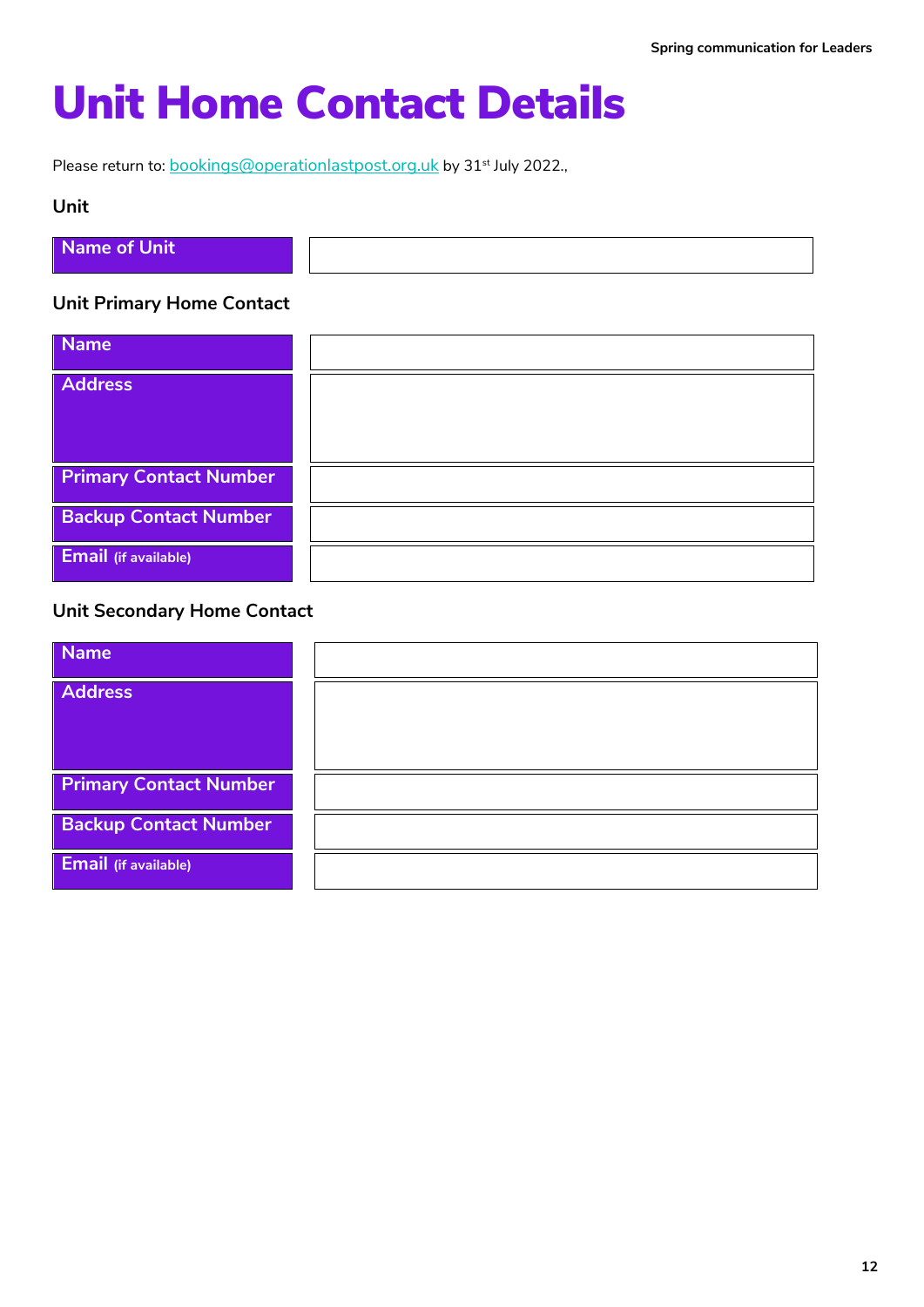## <span id="page-10-0"></span>Information sheet for Home Contacts

Thank you for agreeing to be a home contact for Operation Last Post 2022. The Operation Last Post 2022 Core Team have appointed two County Home Contacts who will act at the bridge for communications between the Core Team and those in the UK. This is the usual practice when members of the Scout Association are away from their home area. The County Home Contact will only be utilised in the event of a serious incident.

As a Unit Home Contact, you form an important link between those attending the OLP and their family back home. Before departure, the Unit Leader will provide you with a list of names and adult contacts for those members attending OLP from your Unit. Each of the members of the Unit have been given your contact details only. This diagram shows the communication routes for OLP.

#### **Non-Emergency Communications**



### **County Home Primary Contact**

| <b>Name</b>                   | Liz Pocknell                              |
|-------------------------------|-------------------------------------------|
| <b>Address</b>                | 13 Wyndham Road, Woking, Surrey, GU21 3DS |
| <b>Primary Contact Number</b> | 07747 607071                              |
| <b>Backup Contact Number</b>  | 01483770923                               |
| <b>Email</b>                  | trainingmanager@wokingscouts.org.uk       |

### **County Home Secondary Contact**

| <b>Name</b>                   | <b>Rik Stevens</b>                 |
|-------------------------------|------------------------------------|
| <b>Address</b>                | 18 Studland Road, Byfleet, KT147RE |
| <b>Primary Contact Number</b> | 07948153103                        |
| <b>Backup Contact Number</b>  | 01932 343940                       |
| <b>Email</b>                  | Rik.stevens.scouts@gmail.com       |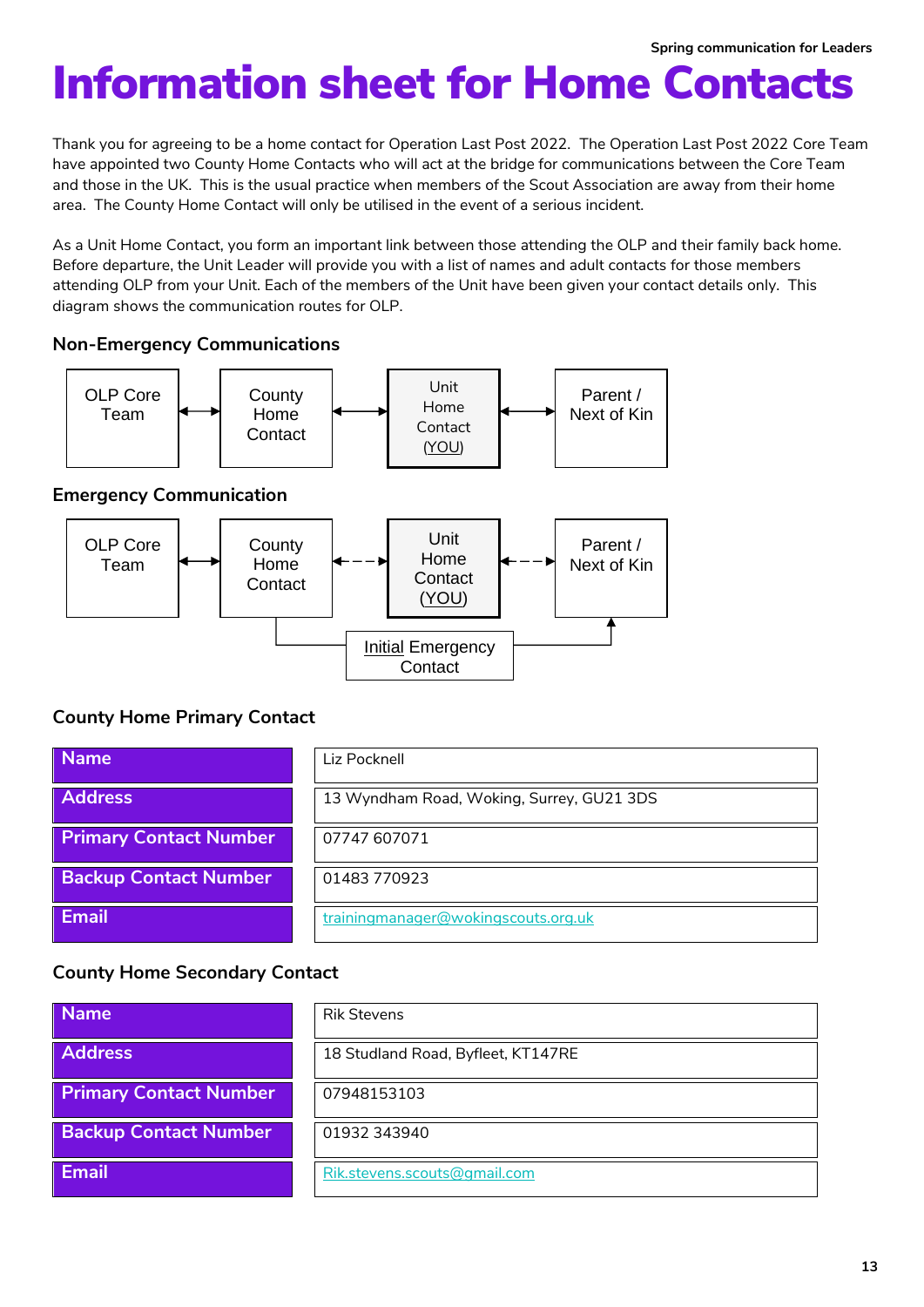## <span id="page-11-0"></span>Information sheet for parents/Guardians

The Operation Last Post 2022 Core Team have appointed two County Home Contacts who will act at the bridge for communications between the Core Team and those in the UK. This is the usual practice when members of the Scout Association are away from their home area. The County Home Contact will only be utilised in the event of a serious incident.

Our Unit has also appointed a primary and secondary Home Contact, who will form part of the bridge between the County Home Contact and yourselves. This diagram shows the communication routes for the OLP 2022.



### **Unit Home Primary Contact Details**



### **Unit Home Secondary Contact Details**

| <b>Name</b>                   |  |
|-------------------------------|--|
| <b>Address</b>                |  |
| <b>Primary Contact Number</b> |  |
| <b>Backup Contact Number</b>  |  |
| <b>Email</b>                  |  |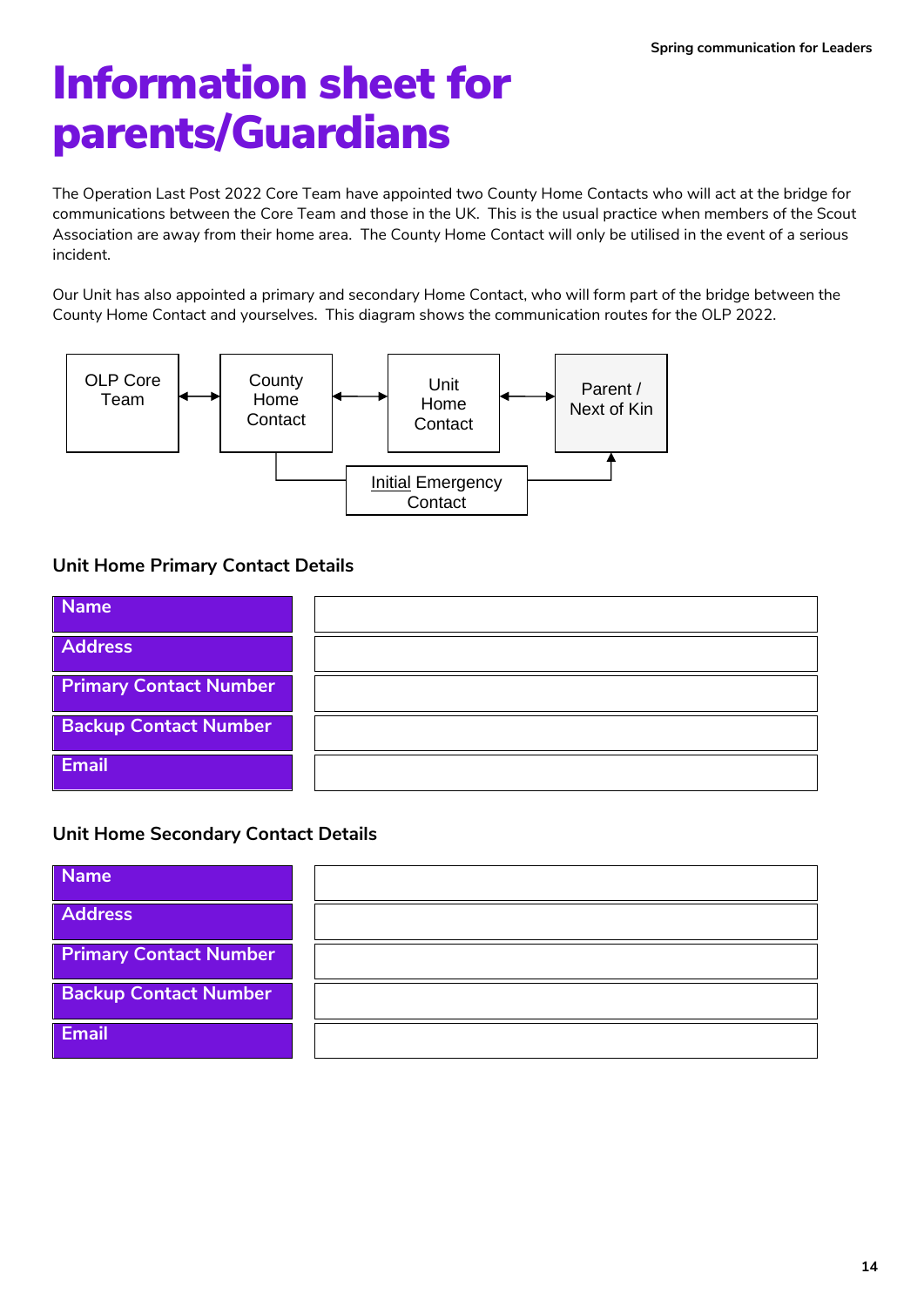|                  | <b>Unit Name</b>          |                 |               |                  |    |             | <b>Delivery</b><br><b>Address</b> |    |   |   |              |                                           |            |     |         |       |  |  |
|------------------|---------------------------|-----------------|---------------|------------------|----|-------------|-----------------------------------|----|---|---|--------------|-------------------------------------------|------------|-----|---------|-------|--|--|
|                  | <b>Scout Leaders name</b> |                 |               |                  |    |             |                                   |    |   |   |              |                                           |            |     |         |       |  |  |
|                  | <b>Contact Number</b>     |                 |               |                  |    |             |                                   |    |   |   |              |                                           |            |     |         |       |  |  |
|                  |                           |                 | Child t-shirt |                  |    |             |                                   |    |   |   |              | Adult t shirt                             |            |     |         |       |  |  |
|                  |                           | Size:           | XS            | $\mathsf{S}$     | M  | L           | XL                                | XS | S | M | $\mathsf{L}$ | XL                                        | <b>XXL</b> | 3XL | 4XL     | 5XL   |  |  |
|                  |                           | Chest (to fit): | 26            | 28               | 30 | 32          | 34                                |    |   |   |              | 35/37 37/39 39/41 41/43 43/45 45/48 48/50 |            |     | $51/53$ | 54/56 |  |  |
|                  |                           |                 |               | Age: 3-4 5-6 7-8 |    | $9 -$<br>11 | $12 -$<br>13                      |    |   |   |              |                                           |            |     |         |       |  |  |
|                  | <b>Participant Name</b>   |                 |               |                  |    |             |                                   |    |   |   |              |                                           |            |     |         |       |  |  |
| $\mathbf{1}$     |                           |                 |               |                  |    |             |                                   |    |   |   |              |                                           |            |     |         |       |  |  |
| $\overline{a}$   |                           |                 |               |                  |    |             |                                   |    |   |   |              |                                           |            |     |         |       |  |  |
| $\mathfrak{S}$   |                           |                 |               |                  |    |             |                                   |    |   |   |              |                                           |            |     |         |       |  |  |
| $\overline{4}$   |                           |                 |               |                  |    |             |                                   |    |   |   |              |                                           |            |     |         |       |  |  |
| 5                |                           |                 |               |                  |    |             |                                   |    |   |   |              |                                           |            |     |         |       |  |  |
| 6                |                           |                 |               |                  |    |             |                                   |    |   |   |              |                                           |            |     |         |       |  |  |
| $\overline{7}$   |                           |                 |               |                  |    |             |                                   |    |   |   |              |                                           |            |     |         |       |  |  |
| $\bf 8$          |                           |                 |               |                  |    |             |                                   |    |   |   |              |                                           |            |     |         |       |  |  |
| $\boldsymbol{9}$ |                           |                 |               |                  |    |             |                                   |    |   |   |              |                                           |            |     |         |       |  |  |
| 10               |                           |                 |               |                  |    |             |                                   |    |   |   |              |                                           |            |     |         |       |  |  |
| 11               |                           |                 |               |                  |    |             |                                   |    |   |   |              |                                           |            |     |         |       |  |  |
| 12               |                           |                 |               |                  |    |             |                                   |    |   |   |              |                                           |            |     |         |       |  |  |
| 13               |                           |                 |               |                  |    |             |                                   |    |   |   |              |                                           |            |     |         |       |  |  |
| 14               |                           |                 |               |                  |    |             |                                   |    |   |   |              |                                           |            |     |         |       |  |  |
| 15               |                           |                 |               |                  |    |             |                                   |    |   |   |              |                                           |            |     |         |       |  |  |